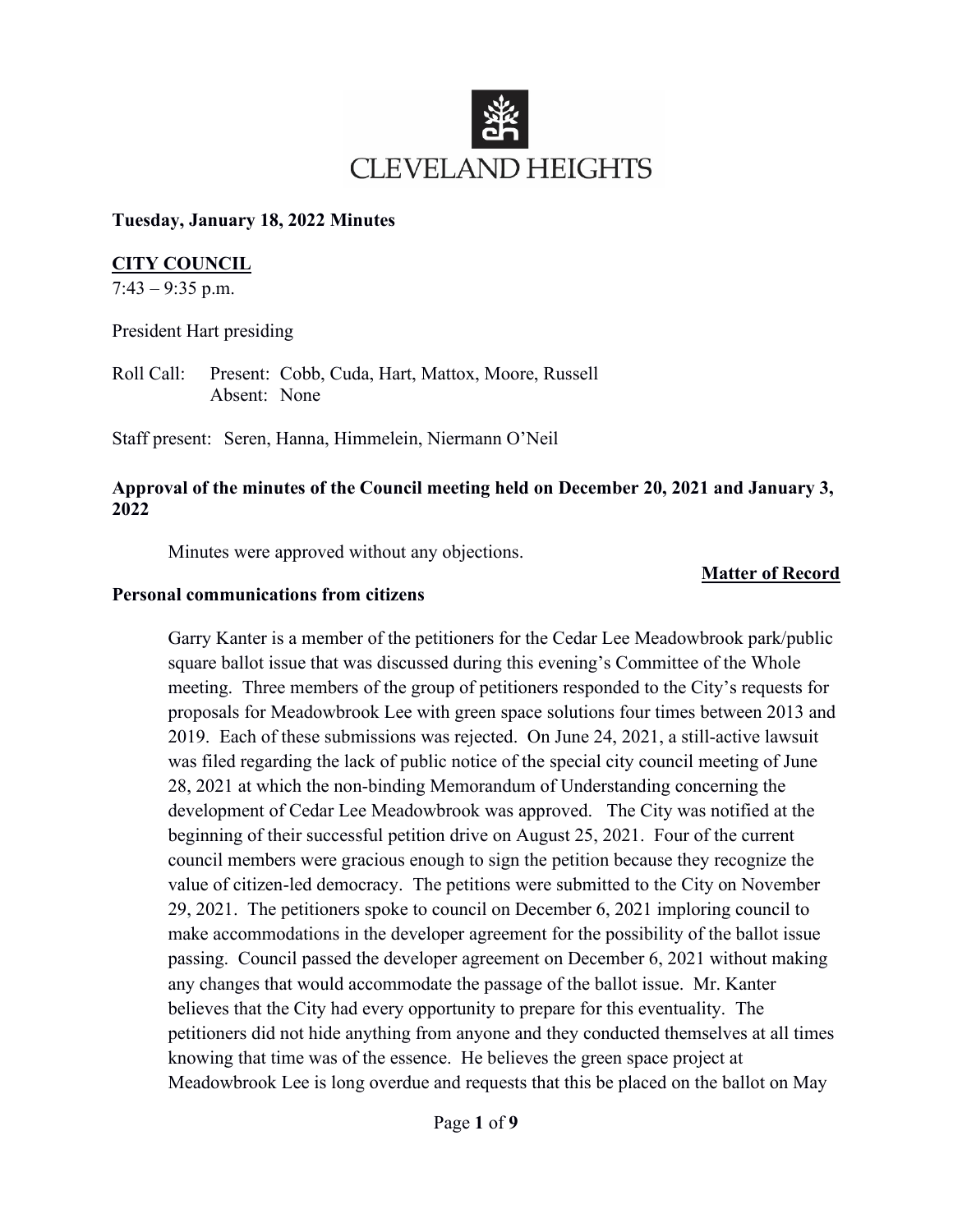3, 2022 without delay. He requests that the petitioners be permitted to present at the public hearing regarding this issue that was discussed during the Committee of the Whole meeting.

James Williams said it was his understanding that the executive branch has legislated funds for people with disabilities and for grant money. He was wondering if that is included in the general fund or if that is something the Mayor and Law Director have to send out for. Does this include funds for sustainability, gang units, and other activities? Mr. Williams also reflected on Martin Luther King Jr. Day. He believes MLK was a great man because not only did he bring together African Americans, but he brought together people from all kinds of racial backgrounds to fight injustice. He also believes Lebron James has brought different groups of people together in a similar way and this was apparent after Cleveland's NBA championship win. He believes we need to return to that feeling of unity we had in our hearts, minds, and spirits during that time.

Robin Koslen said she was pleased to see how well council members treated each other during the Committee of the Whole meeting earlier tonight. Ms. Koslen said she wanted to comment tonight to say that she believes she made a mistake when she signed the petition for the Cedar Lee Meadowbrook park. She signed it because the believes that citizens should have the right to make that decision. However, she would not sign the petition today now that she knows more about the situation. She does not like that the petitioners are now saying that everyone who signed the petition wants the park because many people signed it because they feel that petitioners have the right to get an issue put on the ballot, not because they necessarily want the park. When she was asked about this, she said she would probably vote no on the issue.

Fran Mentch is a member of the petitioners for the initiative for the public square/park at Meadowbrook Lee. Ms. Mentch believes that the rhetoric at the Committee of the Whole meeting last week was discouraging to many people in telling them not to take this ballot issue seriously. She said it also muddied the water unnecessarily and made it appear as if council opposed the initiative. She also believes this created conflict within the community, whether intentional or not. Ms. Mentch does not oppose the development but believes that Cleveland Heights can have both the development and the proposed park/public square. Furthermore, she believes they would benefit/support each other. She finds it concerning that the community has not been informed of the complicated and confusing finances involved in the development agreement. She believes the development should be worked on and that they can do much better. As far as funding for the proposed park/public square at Meadowbrook Lee, Ms. Mentch said they would raise the money to build it but the City would need to maintain it. She said the park will cost money but will also bring economic vitality to the area.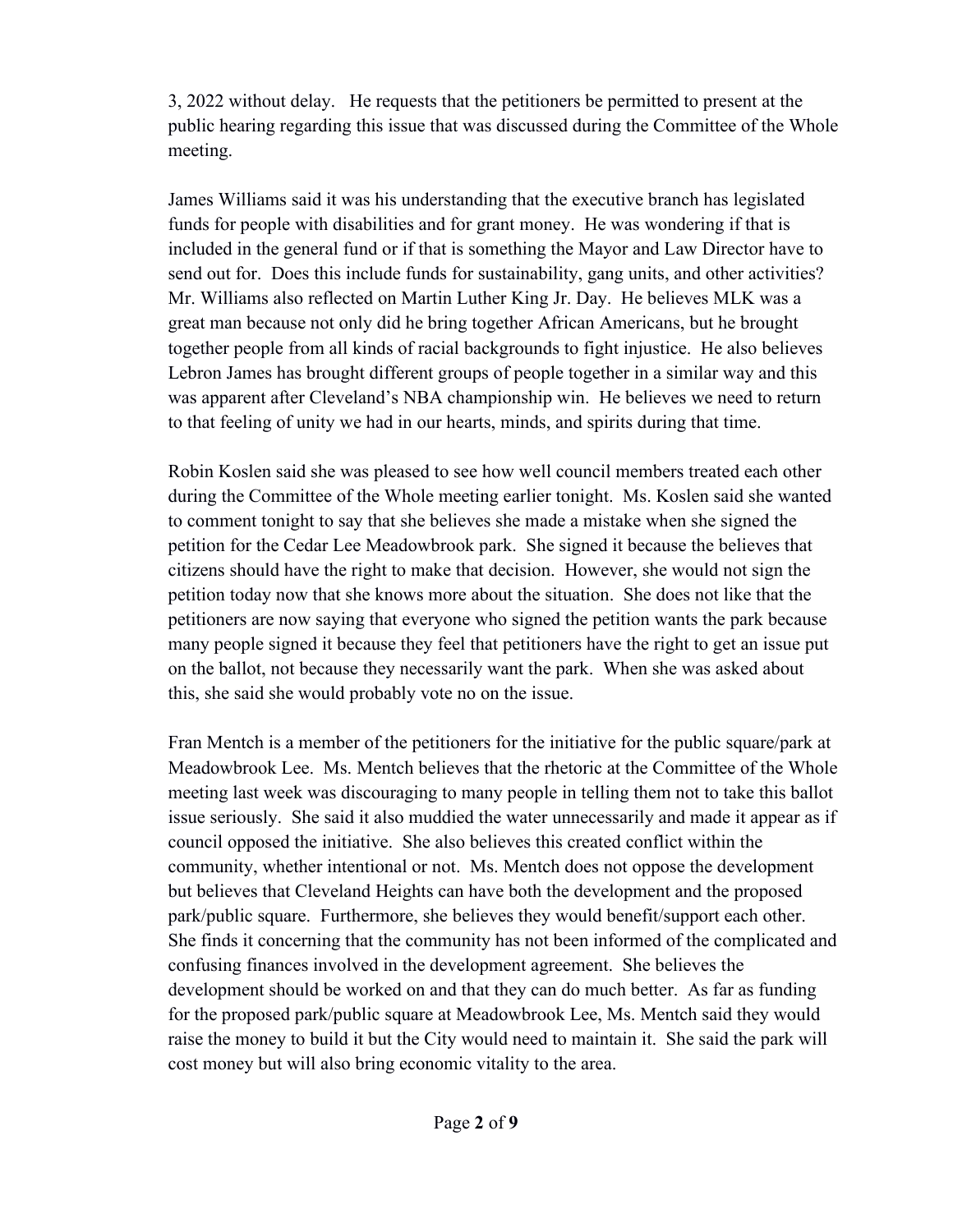Destiny Burns wants to express her strong support for the Cedar Lee Meadowbrook development agreement on behalf of herself and many other business owners in the Cedar Lee area. She strongly opposes the initiative petition that was discussed at the Committee of the Whole meeting. She requests that if the group of petitioners are allowed to present at the public hearing, those who opposed the initiative petition should also be allowed to present. She thanked Council for their leadership, inclusion, and vision for this development project.

Diane Hallum is really excited and hopeful about the changes in Council and the administration. She wanted to bring up the Ohio Supreme Court case that she provided to everyone regarding the discussions behind closed doors and outside of open meetings regarding electing a council president and vice-president. She also wanted to point out that this means they cannot discuss an appointment to council behind closed doors. They are not permitted to discuss it, deliberate, or count votes. They can only do so during an open meeting. Ms. Hallum also wanted to comment on the complaint about her submitted by people claiming to be part of Noble Neighbors. She said this complaint was filled with slander and inaccuracies. She provided this complaint to the Mayor and Council. She wants it to be known that three of those people demanding that she be removed from the CAC do not live on Noble Road or anywhere near it. She does not consider Noble Neighbors to be representative of the Noble area and has expressed this to Council and FutureHeights in the past. She said that FutureHeights continues to claim in their CDBG applications that they only work with or consults with Noble Road residents through Noble Neighbors. She believes the signed complaint from Noble Neighbors illustrates what she has been complaining about. She said those who control Noble Neighbors are people who don't even live in the area yet they are working with FutureHeights to get CDBG funds supposedly for the Noble community. Ms. Hallum is also concerned that there is too much of enmeshing between the CDBG funds approval process, Noble Neighbors, and FutureHeights. She said she has been raising this issue at the CAC meetings.

Maurice Rhoades requested the help of Council and the Mayor. He lives at 25 Severance Circle, which is a CMHA building. He said the fire chief has not returned his call and the person assigned to inspect the building elevator has not returned his call either and it has been several weeks. The freight elevator in his apartment building does not work and this began around Thanksgiving. He said there are 150-180 people in the building and some of them are in wheelchairs. Now there is only one working elevator and people are fighting to get on the elevator. He believes this is also a safety hazard. For example, if the CH fire department receives a call to rescue residents, they won't be able to reach them quickly. Mr. Rhoades said the CMHA management office will not provide him with any updates.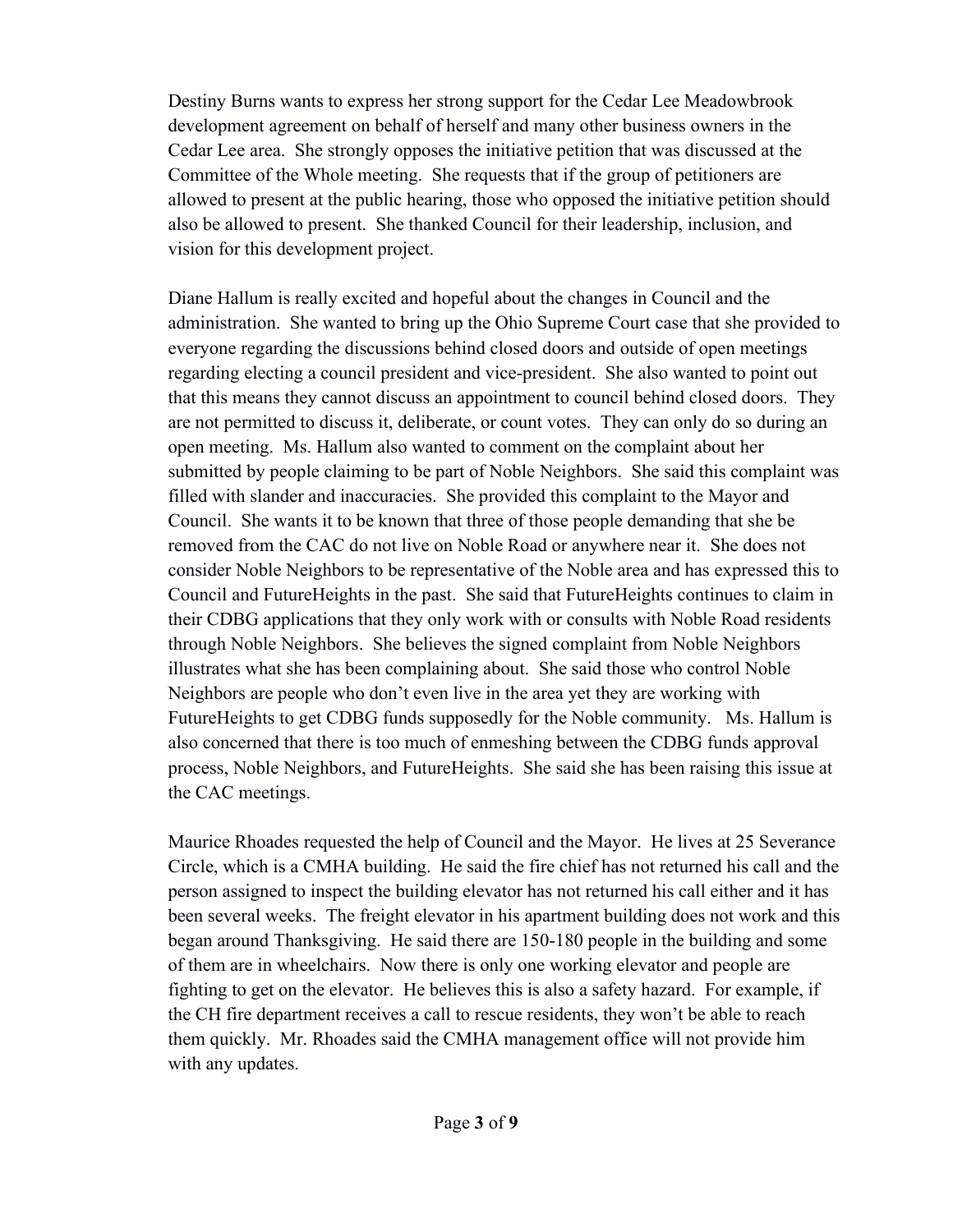Mayor Seren requested that Mr. Rhoades provide him with his contact information and that he will have someone follow up with him regarding this issue.

Council Member Russell thanked Mr. Rhoades for bringing up this issue. She said she's also received several calls about this issue and is sorry that this keeps happening.

Council Member Cuda said he received a call recently regarding ADA compliance. He sent an email regarding this issue to the HR Director and he hasn't heard back yet. He believes these were very good questions that require answers.

## **Communications from the Mayor**

Since today is the day after Martin Luther King Jr. day and several days after his birthday, Mayor Seren wanted to encourage everyone to reject any corruption of Dr. Martin Luther King's words and philosophy. Dr. King demonstrated solidarity with workers despite being used to prop of a philosophy that ignores that. He said Dr. King was also not color blind. He doesn't believe you can see America with color blind eyes. He saw systemic abuses, marginalized people in America, and understood the need to take action to address those abuses on a large scale was necessary in order for people of color to enjoy the same opportunities as their white counterparts. He also preached about the intersectionality between racial and economic injustice and how racial separation have been used to keep oppressed people apart. A 34-year-old Dr. King brought his message to Cleveland Heights a few months before his iconic speech at the Lincoln Memorial. Mayor Seren believes we have come very far as a city since then but he believes we still have much work to do. He encourages everyone to reflect on the message that Reverend Dr. Martin Luther King Jr. provided us during his all too brief time on this earth.

Mayor Seren said that yesterday was also a big day for Council Member Mattox. He had a milestone birthday and Mayor Seren wanted to wish him a Happy Birthday.

Mayor Seren also thanked the Public Works and Public Properties employees. Trucks were deployed at 7pm on Sunday. City employees worked tirelessly overnight until 5am when they were replaced with another crew that worked all day to ensure city streets were kept clear during ongoing, hazardous conditions. Mayor Seren also wanted to recognize the Safety Forces for their service. The Police Department and the Fire Department responded to emergency calls throughout the storm. CHPD responded to nearly 40 disabled vehicle calls and Fire/EMS responded approximately the same amount of calls for emergency medical assistance. Lastly, Mayor Seren wanted to recognize the City workers he saw this morning who were stepping through waist high snow drifts to collect the refuse and recycling on time.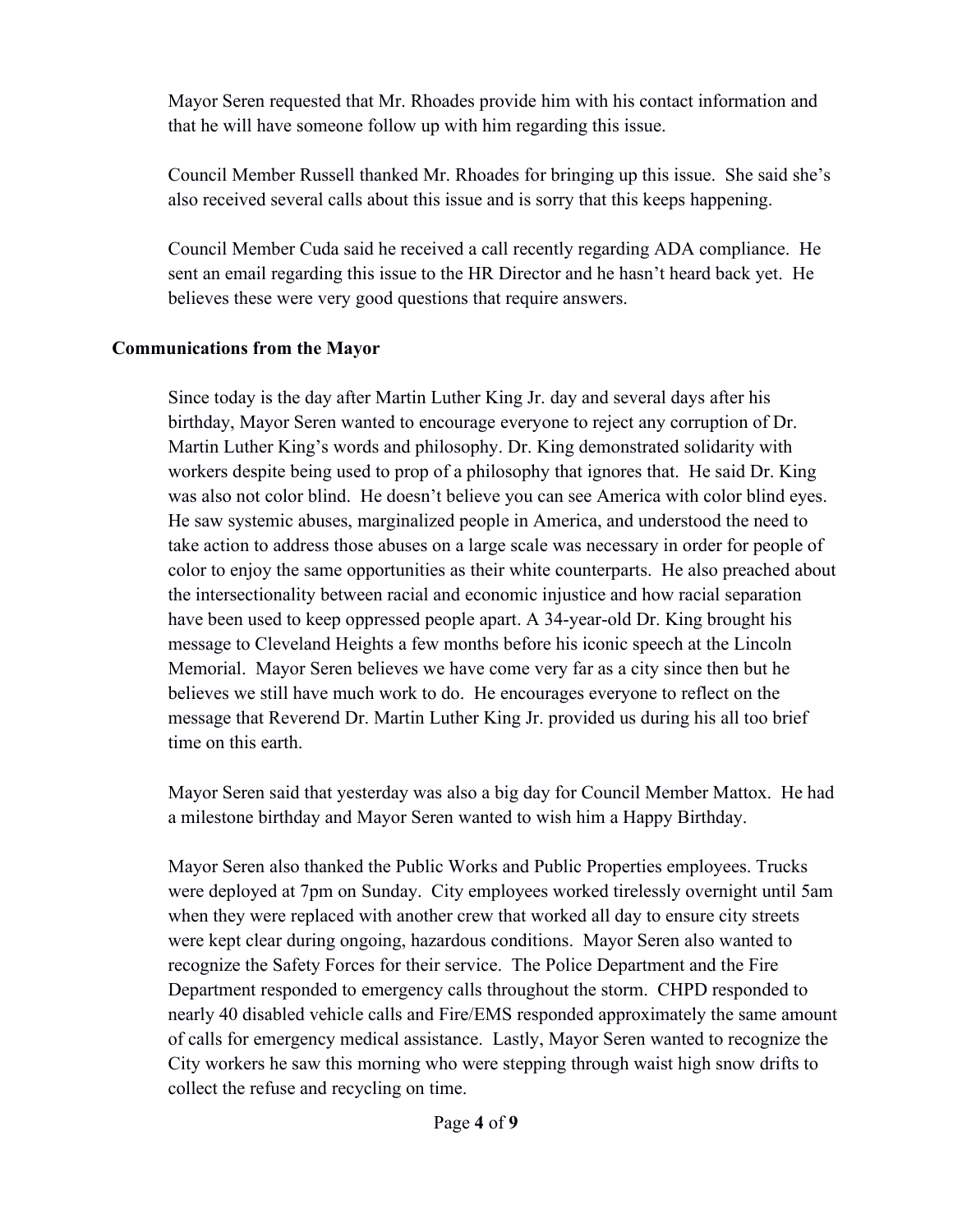Mayor Seren encouraged all residents to go to covidtest.gov to order COVID tests at no cost. It is important to test after exposure. He also encouraged everyone to get vaccinated or boosted if medically able and to wear masks when around people in close proximity.

### **Report of the Clerk of Council**

Nothing formal to report at this time.

### **COMMUNITY RELATIONS AND RECREATION COMMITTEE**

**RESOLUTION NO. 5-2022 (CRR),** *First Reading***.** A Resolution proclaiming February 2022 to be American Heart Month; and declaring an emergency.

Introduced by Mayor Seren

Moved by Council Member Russell, Seconded by Council Member Moore

| Roll Call: |            | Ayes: Cobb, Cuda, Hart, Mattox, Moore, Russell |
|------------|------------|------------------------------------------------|
|            | Nays: None |                                                |

#### **Legislation Passed**

**RESOLUTION NO. 6-2022 (CRR),** *First Reading***.** A Resolution recognizing February 2022 as National African American History Month; and declaring an emergency.

Introduced by Mayor Seren

Moved by Council Member Russell, Seconded by Council Member Mattox

Roll Call: Ayes: Cobb, Cuda, Hart, Mattox, Moore, Russell Nays: None

#### **Legislation Passed**

#### **FINANCE COMMITTEE**

**ORDINANCE NO. 7-2022 (F), First Reading.** An Ordinance to amend certain subparagraphs of Ordinance No. 139-2021 (F), relating to appropriations and other expenditures of the City of Cleveland Heights, Ohio for the fiscal year ending December 31, 2022; and declaring an emergency.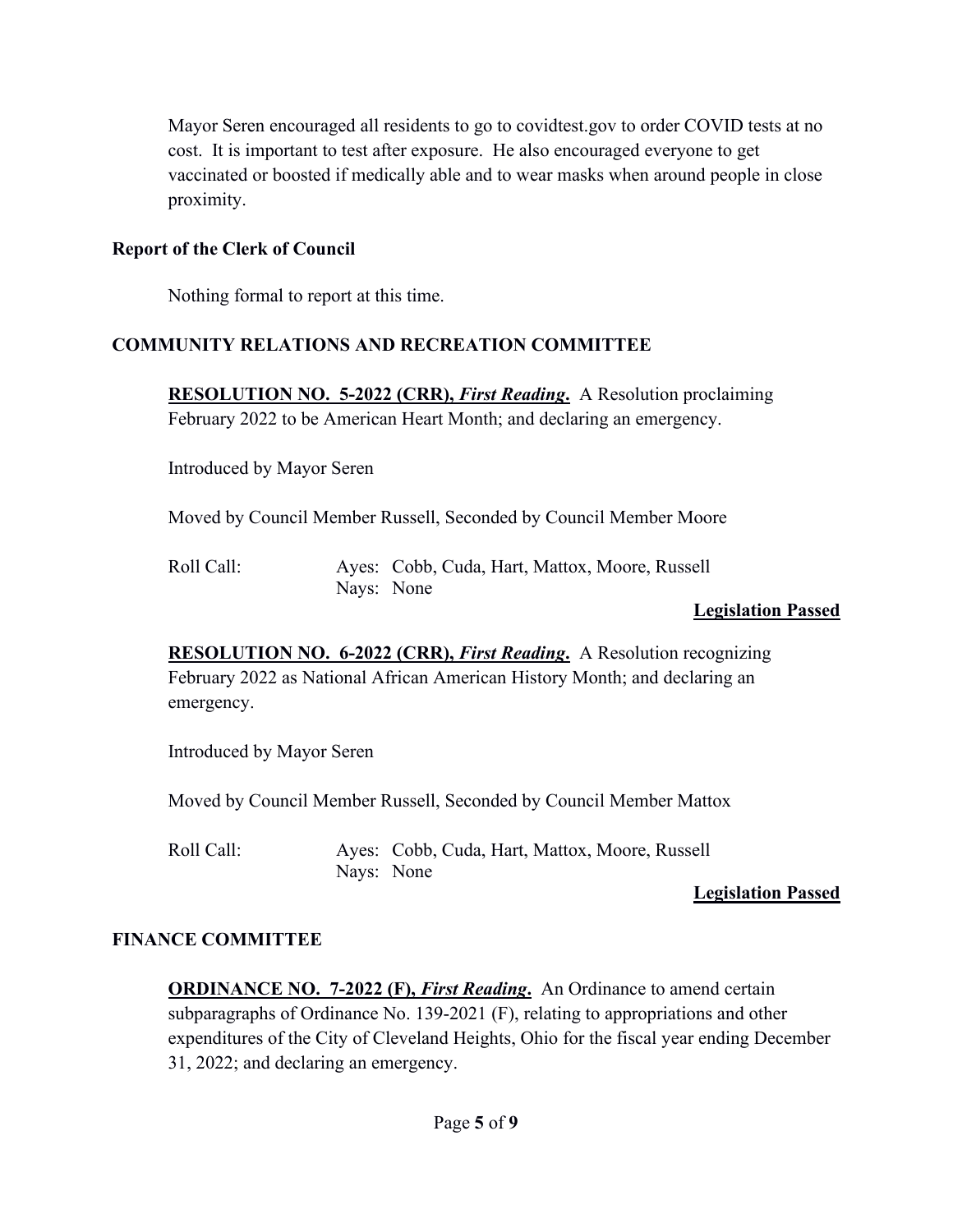Introduced by Mayor Seren

Moved by President Hart, Seconded by Vice President Cobb

Roll Call: Ayes: Cobb, Cuda, Hart, Mattox, Moore, Russell Nays: None

## **Legislation Passed**

**RESOLUTION NO. 8-2022 (F),** *First Reading***.** A Resolution updating the signatories designated for the account with Nirvana Public Funding, LLC; and declaring an emergency.

Introduced by Mayor Seren

Moved by President Hart, Seconded by Vice President Cobb

Roll Call: Ayes: Cobb, Cuda, Hart, Mattox, Moore, Russell Nays: None

### **Legislation Passed**

**RESOLUTION NO. 9-2022 (F),** *First Reading***.** A Resolution updating the list of City employees authorized to be signatories on certain City accounts; and declaring an emergency.

Introduced by Mayor Seren

Moved by President Hart, Seconded by Vice President Cobb

Roll Call: Ayes: Cobb, Cuda, Hart, Mattox, Moore, Russell Nays: None

## **Legislation Passed**

### **HOUSING AND BUILDING COMMITTEE**

Nothing formal to report at this time. Council Member Cuda said he's been meeting with various groups and community members regarding housing issues.

### **MUNICIPAL SERVICES COMMITTEE**

Nothing formal to report at this time. Council Member Moore encouraged residents to download the Access CH app on their phone.

## **PLANNING AND DEVELOPMENT COMMITTEE**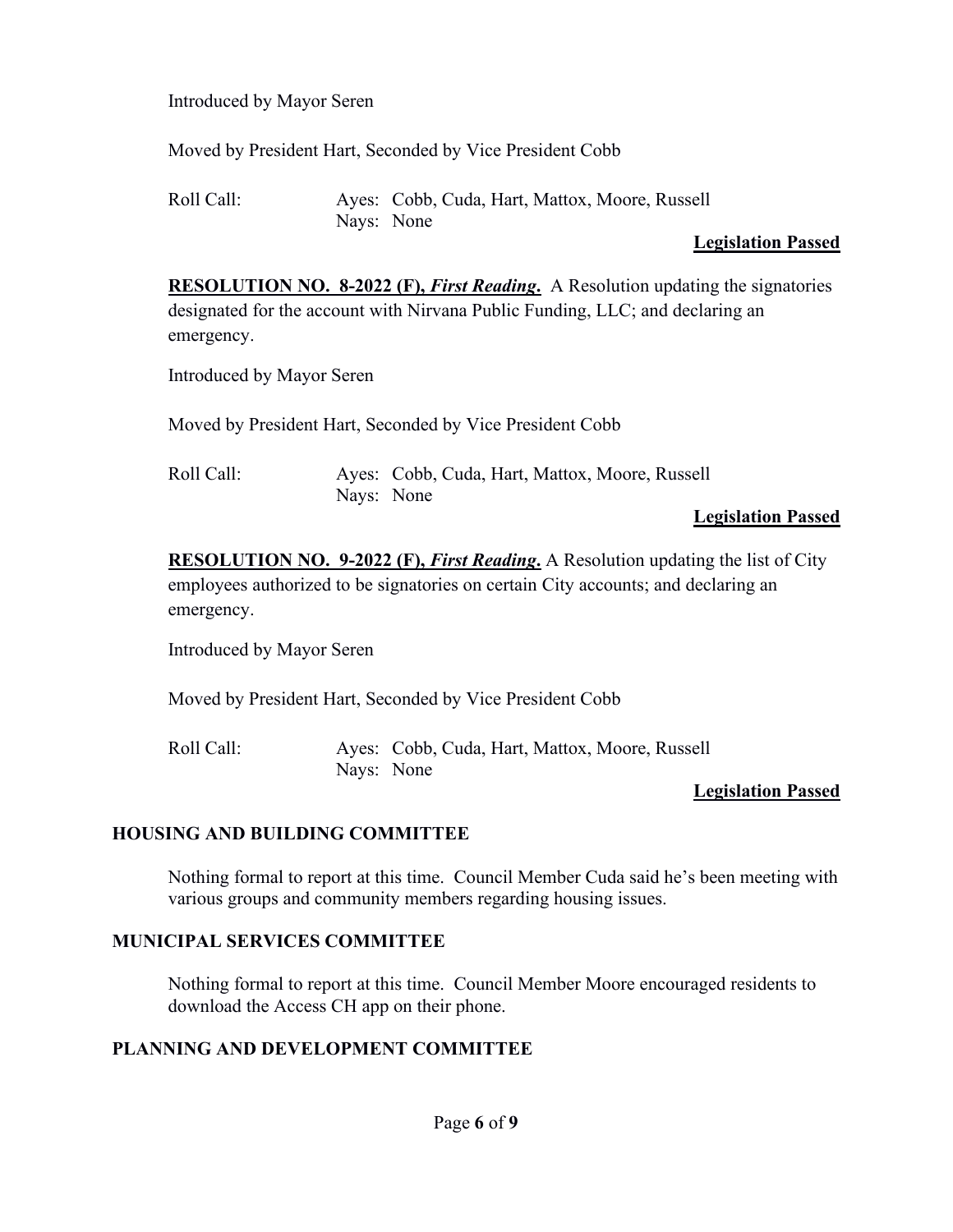**ORDINANCE NO. 10-2022 (PD),** *First Reading*. An Ordinance authorizing the Mayor to execute an agreement for the purchase of certain real property located at 13230- 13232 Cedar Rd.; and declaring an emergency.

Introduced by Mayor Seren

## **Legislation Introduced**

**ORDINANCE NO. 11-2022 (PD),** *First Reading***.** An Ordinance amending Ordinance No. 13-2019 to reflect the position of the Mayor and the elimination of the City Manager position based upon the change in form of government; authorizing the Mayor to file appropriate amended Articles of Incorporation.

Introduced by Mayor Seren

Moved by Council Member Mattox, Seconded by Council Member Russell

Roll Call: Ayes: Cobb, Cuda, Hart, Mattox, Moore, Russell Nays: None

Mayor Seren explained that because Ordinance No. 11-2022 is on First Reading and not being passed as an emergency, Council needs to move to reconsider the legislation, move to suspend the rules, and then move to pass Ordinance No. 11-2022. Since it is not being passed as an emergency, the legislation will not take effect until thirty days after passage.

\***MOTION** to Reconsider Ordinance 11-2022 (PD).

Moved by Council Member Cuda, Seconded by Council Member Mattox

Roll Call: Ayes: Cobb, Cuda, Hart, Mattox, Moore, Russell Nays: None

# **Motion Passed**

\***MOTION** to Suspend the Rules

Moved by Council Member Russell, Seconded by Council Member Cuda

Roll Call: Ayes: Cobb, Cuda, Hart, Mattox, Moore, Russell Nays: None

## **Motion Passed**

\***MOTION** to Pass Ordinance 11-2022 (PD)

Moved by Council Member Mattox, Seconded by Council Member Cuda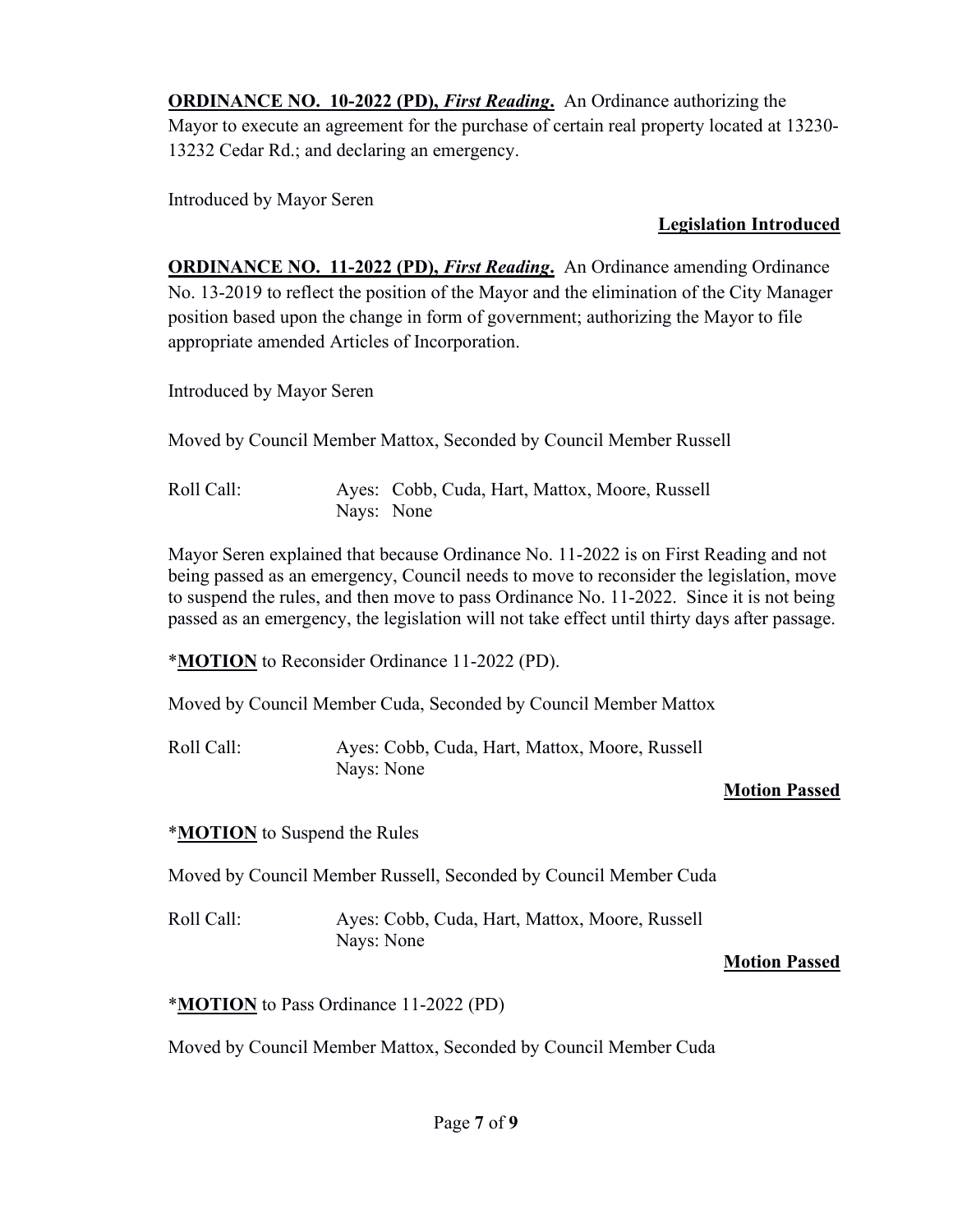Roll Call: Ayes: Cobb, Cuda, Hart, Mattox, Moore, Russell Nays: None

#### **Motion Passed**

#### **PUBLIC SAFETY AND HEALTH COMMITTEE**

Council Member Cuda said they are planning on having a committee meeting on February 7<sup>th</sup> and he has been working with Council Member Russell on an agenda.

### **ADMINISTRATIVE SERVICES COMMITTEE**

Nothing formal to report at this time.

#### **Council Member Comments**

Council Member Mattox encouraged everyone to take the words of Dr. Martin Luther King Jr. to heart and focus on service within the community. Endeavor to make this a habit and be an example to others. He reminded everyone to consider those who are marginalized and struggling in these harsh winter months. He believes what makes Cleveland Heights so special is that we care for one another. He would like everyone to think about this not only on MLK Day but every day.

Council Member Moore concurred with Mayor Seren and said City crews were working hard to keep the streets clear of the snow. They may not have been able to get to all of the side streets but they kept many of the streets clear and she wanted to recognize them for their hard work. Council Member Moore also said she saw residents snowplowing the sidewalks for their neighbors. She also saw people helping one another dig out their cars from the snow. She loves the sense of community in Cleveland Heights and how people come together to help one another.

#### **Report of the Council President**

President Hart thanked the City employees for keeping the streets clear of snow. She said Cleveland Heights' streets are in much better shape than Cleveland's streets. She reminded everyone that there will be a council retreat on Monday. This is a public meeting and they will be in Council Chambers. There will be no opportunity for public comment but the public is welcome to attend. This will also be televised and recorded. Council will be discussing council rules as well as their future goals for the City and what steps they need to take to get there.

**\*MOTION** to have a public hearing regarding the park initiative petition on January 24, 2022 at 6:30 pm.

Moved by Council Member Russell, Seconded by Council Member Mattox

Roll Call: Ayes: Cuda, Hart, Mattox, Moore, Russell, Cobb Nays: None